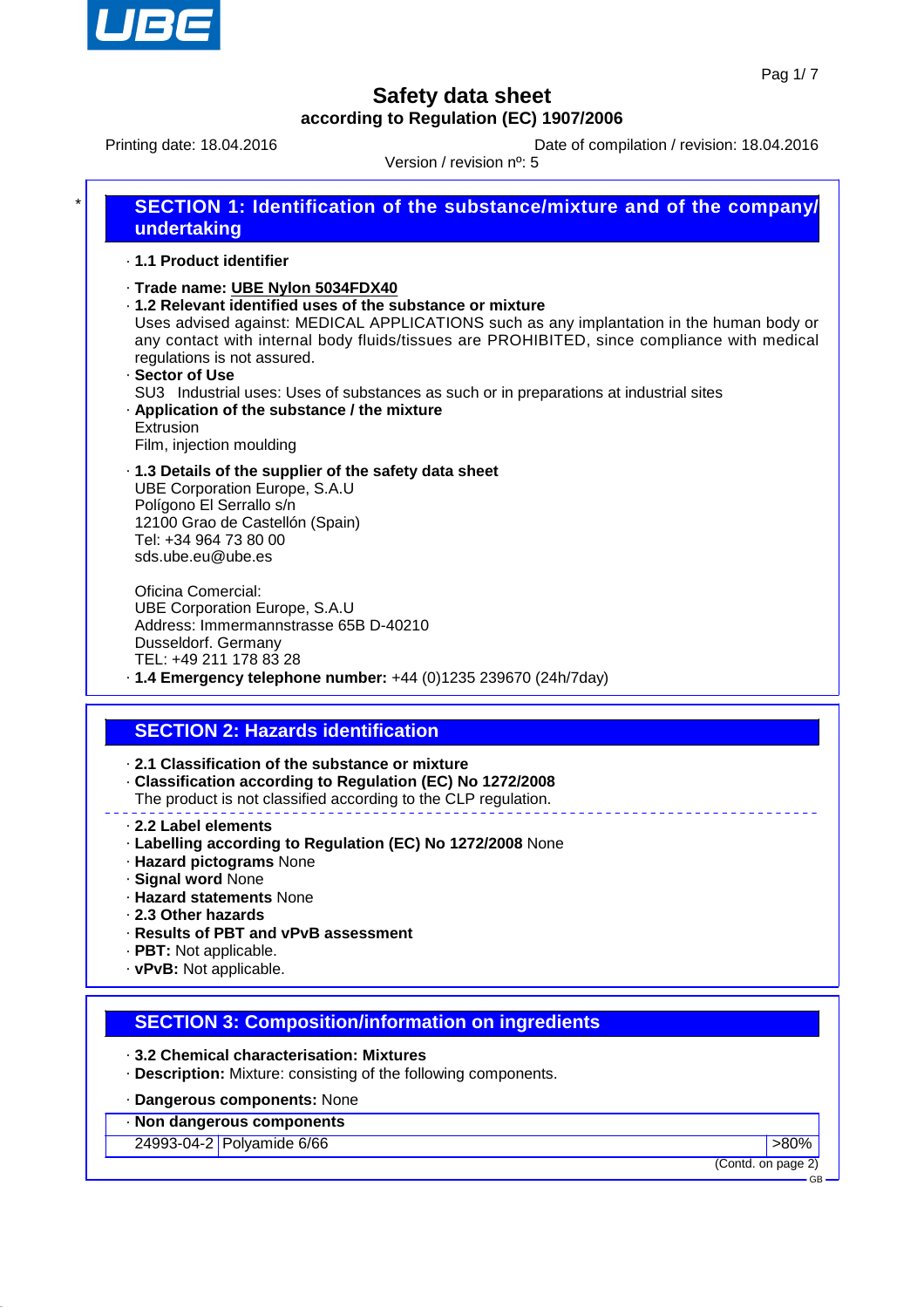

Printing date: 18.04.2016 **Date of compilation / revision: 18.04.2016** 

Version / revision nº: 5

**Trade name: UBE Nylon 5034FDX40**

Others and the contract of the contract of the contract of the contract of the contract of the contract of the contract of the contract of the contract of the contract of the contract of the contract of the contract of the

## **SECTION 4: First aid measures**

#### · **4.1 Description of first aid measures**

- · **General information:**
- Immediately remove any clothing soiled by the product. Take affected persons out into the fresh air. Seek medical treatment.
- · **After inhalation:**

If exposed to vapors from heating and molding material , remove to fresh air .

- If symptoms, coughing and discomfort in nose and throat remain, get medical attention.
- · **After skin contact:**

Immediately wash with water and soap and rinse thoroughly.

- If redness, itching or burning sensation develops, get medical attention.
- After contact with the molten product, cool rapidly with cold water.

Do not pull solidified product off the skin.

Seek medical treatment.

· **After eye contact:**

Inmediately flush exposed area with copious amounts of tepid water for at least 15 minutes If redness, itching or burning sensation develops, do not rub eyes and immediately get medical attention.

· **After swallowing:**

Rinse out mouth and then drink plenty of water.

Do not induce vomiting; call for medical help immediately.

· **4.2 Most important symptoms and effects, both acute and delayed** At molding state, expected to cause burns to skin.

Irreversible dermatitis will occur if you do not wash affected skin immediately and thoroughly.

· **4.3 Indication of any immediate medical attention and special treatment needed** Treatment: Treat according to symptoms (decontamination, vital functions), no known specific antidote.

## **SECTION 5: Firefighting measures**

- · **5.1 Extinguishing media**
- · **Suitable extinguishing agents:**

**Water** 

Fire-extinguishing powder

Carbon dioxide

Use fire extinguishing methods suitable to surrounding conditions.

- · **For safety reasons unsuitable extinguishing agents:** Not known
- · **5.2 Special hazards arising from the substance or mixture**

In case of fire, the following can be released: Carbon monoxide (CO) Carbon Dioxide (CO2) Under certain fire conditions, traces of other toxic gases cannot be excluded, e.g.: Hydrogen cyanide (HCN) Ammonia (NH3)

- · **5.3 Advice for firefighters**
- · **Protective equipment:** Firefighters should wear appropriate protective equipment Mouth respiratory protective device.

(Contd. on page 3)

GB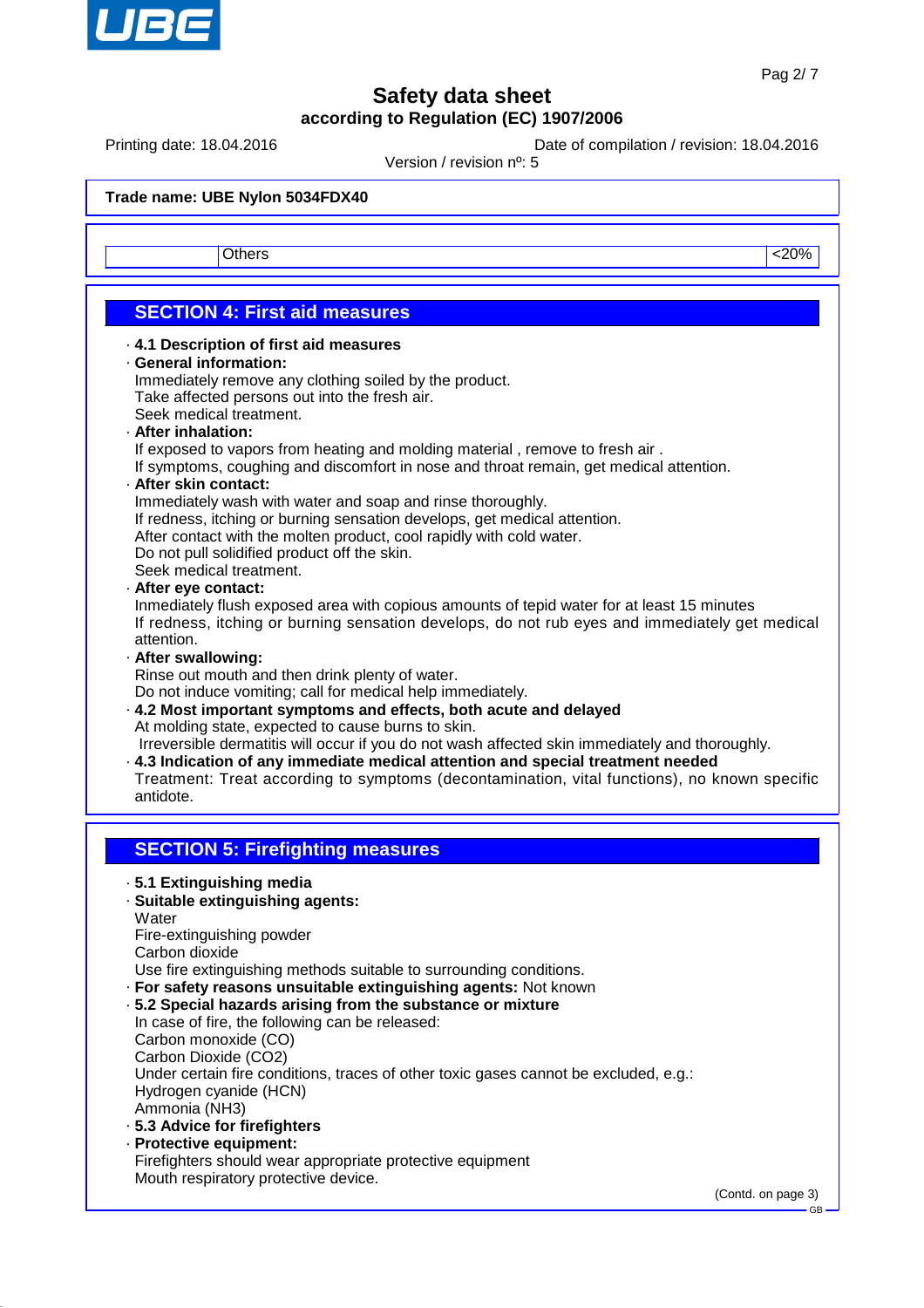

Printing date: 18.04.2016 **Date of compilation / revision: 18.04.2016** 

Version / revision nº: 5

#### **Trade name: UBE Nylon 5034FDX40**

#### · **Additional information**

Cool endangered receptacles with water spray.

Collect contaminated fire fighting water separately. It must not enter the sewage system.

### **SECTION 6: Accidental release measures**

- · **6.1 Personal precautions, protective equipment and emergency procedures** Stop leak if you can do so without risk Remove combustible materials Ensure adequate ventilation Use personal protective equipment as indicated in paragraph 8
- · **6.2 Environmental precautions:** Do not allow to enter sewers/ surface or ground water.
- · **6.3 Methods and material for containment and cleaning up:** Sweep up to prevent slipping on polymer pellets Send for recovery or disposal in suitable receptacles. Dispose contaminated material as waste according to item 13.
- · **6.4 Reference to other sections** See Section 7 for information on safe handling. See Section 8 for information on personal protection equipment. See Section 13 for disposal information.

#### **SECTION 7: Handling and storage**

· **7.1 Precautions for safe handling** Keep away from foodstuffs, beverages and feed. Immediately remove all soiled and contaminated clothing Wash hands before breaks and at the end of work. Do not eat, drink, smoke or sniff while working. molten state: Avoid skin contact with the liquefied material. Avoid breathing dust/fume/vapours. · **Information about fire - and explosion protection:** Protect against electrostatic charges. · **7.2 Conditions for safe storage, including any incompatibilities** · **Storage:** · **Requirements to be met by storerooms and receptacles:**

- 
- Store in cool, dry conditions in well sealed receptacles.
- · **Information about storage in one common storage facility:** Not required.
- · **Further information about storage conditions:** Protect from heat and direct sunlight.
- · **7.3 Specific end use(s)**
- No further relevant information available. See item 1.2

### **SECTION 8: Exposure controls/personal protection**

· **Additional information about design of technical facilities:** Adequate ventilation should be maintained at handing. Additionally, local exhaust ventilation recommended at molding process.

(Contd. on page 4)

GB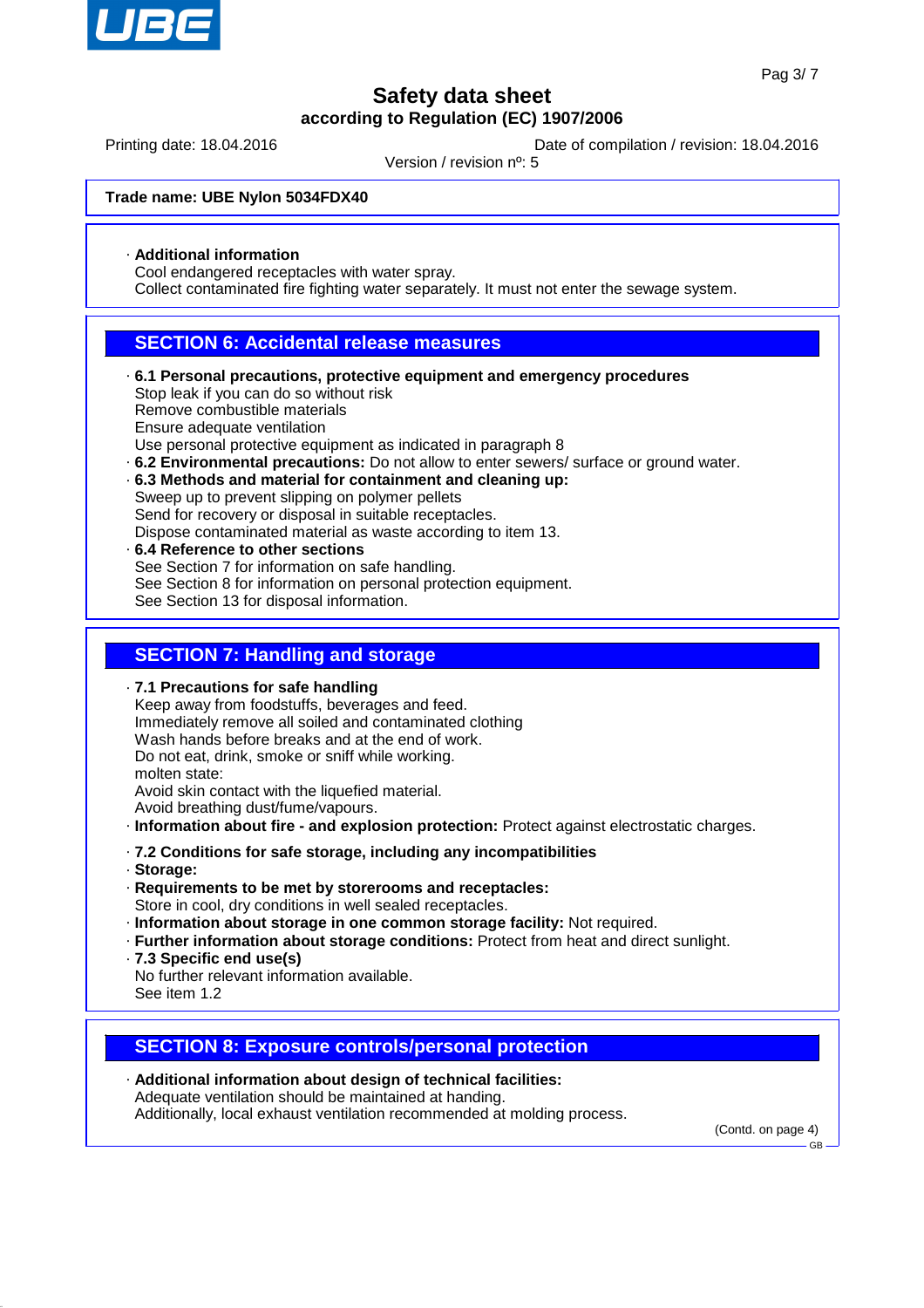

Printing date: 18.04.2016 **Date of compilation / revision: 18.04.2016** 

Version / revision nº: 5

#### **Trade name: UBE Nylon 5034FDX40**

· **8.1 Control parameters** · **Ingredients with limit values that require monitoring at the workplace:** The product does not contain any relevant quantities of materials with critical values that have to be monitored at the workplace. · **Additional information:** The lists valid during the making were used as basis. · **8.2 Exposure controls** · **Personal protective equipment:** · **General protective and hygienic measures:** The usual precautionary measures are to be adhered to when handling chemicals. · **Respiratory protection:** Not necessary if room is well-ventilated. Melted state: Wear a respirator conforming to EN140 at least with Type A filter. · **Protection of hands:** Melted state: Protective gloves Heat protection gloves · **Material of gloves** Leather gloves · **Eye protection:** Safety glasses Safety goggles should be worn. At treating hot polymer or molding, face shield should be recommended · **Skin and body protection:** Protective work clothing · **Limitation and supervision of exposure into the environment** Prevent the material from spreading into the environment. **SECTION 9: Physical and chemical properties** · **9.1 Information on basic physical and chemical properties** · **General Information** · **Appearance: Form:** Pellets **Colour:** White · **Odour:** Odourless · Odour threshold: Not determined. · pH-value: Not applicable. · **Change in condition Melting point/Melting range:** 187-197 °C **Boiling point/Boiling range:** Undetermined. · **Flash point:** Not applicable.

· **Flammability (solid, gaseous):** Product is not flammable.

GB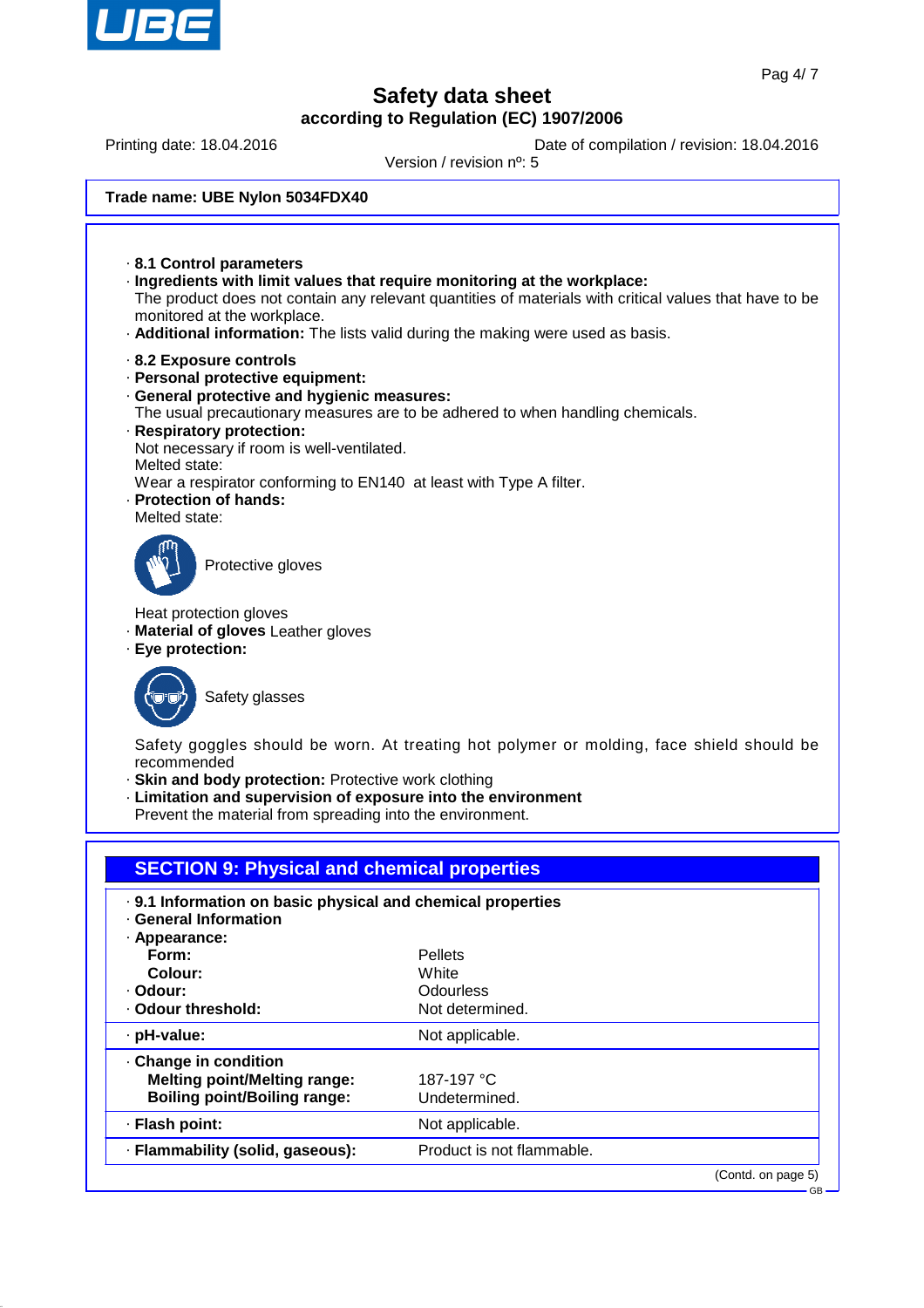

Printing date: 18.04.2016 **Date of compilation / revision: 18.04.2016** 

Version / revision nº: 5

**Trade name: UBE Nylon 5034FDX40**

| · Ignition temperature                                     | >400 °C                                       |
|------------------------------------------------------------|-----------------------------------------------|
| · Decomposition temperature:                               | Not determined.                               |
| · Self-igniting:                                           | Not determined.                               |
| · Danger of explosion:                                     | Product does not present an explosion hazard. |
| · Explosion limits:                                        |                                               |
| Lower:                                                     | Not applicable.                               |
| Upper:                                                     | Not applicable.                               |
| · Vapour pressure:                                         | Not applicable.                               |
| ⋅ Density at 20 °C:                                        | 1.09-1,19 $g/cm3$                             |
| · Relative density                                         | Not determined                                |
| · Vapour density                                           | Not applicable.                               |
| <b>Evaporation rate</b>                                    | Not applicable.                               |
| · Solubility in / Miscibility with                         |                                               |
| water:                                                     | Insoluble.                                    |
| · Partition coefficient (n-octanol/water): Not determined. |                                               |
| · Viscosity:                                               |                                               |
| Dynamic at 20 °C:                                          | 232-255 ml/g                                  |
| Kinematic:                                                 | Not applicable.                               |
| · Solvent content:                                         |                                               |
| VOC (EC)                                                   | 0.00 %                                        |
| . 9.2 Other information                                    | No further relevant information available.    |

## **SECTION 10: Stability and reactivity**

- · **10.1 Reactivity** Stable under ordinary conditions of use and storage.
- · **10.2 Chemical stability** Stable at environment temperature. The product is stable if stored and handled as prescribed/indicated · **Thermal decomposition / conditions to be avoided:** No decomposition if used according to specifications. · **10.3 Possibility of hazardous reactions** No hazardous reactions if stored and handled as prescribed/indicated. · **10.4 Conditions to avoid** Avoid heat, flames, sparks and other sources of ignition. Avoid high temperature
- · **10.5 Incompatible materials:** Oxidizing agents, acids, bases and reactive agents.
- · **10.6 Hazardous decomposition products:** Carbon monoxide and carbon dioxide Hydrogen cyanide (prussic acid) Ammonia

### **SECTION 11: Toxicological information**

· **11.1 Information on toxicological effects**

· **Acute toxicity** Based on available data, the classification criteria are not met.

(Contd. on page 6)

GB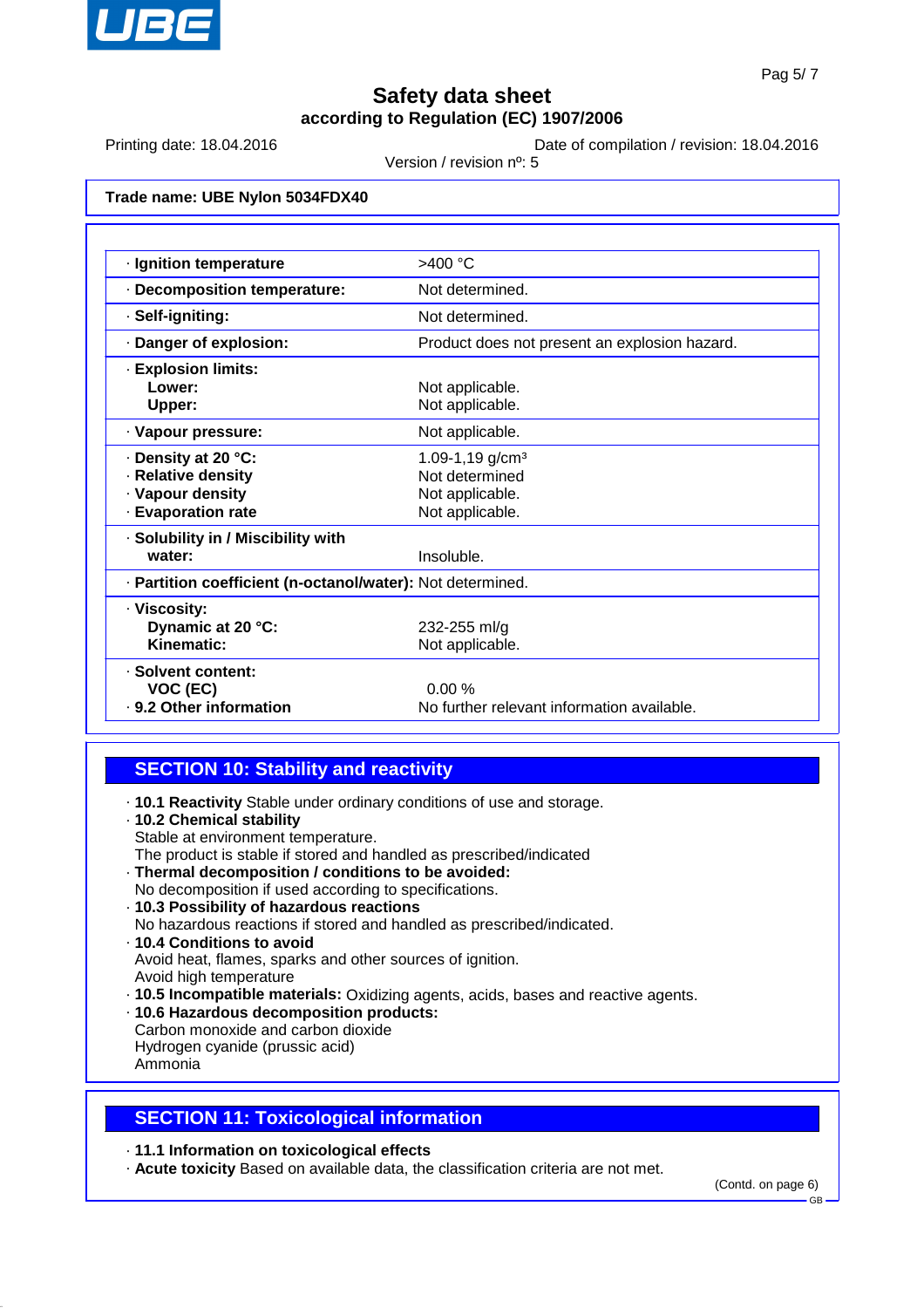

GB

# **Safety data sheet according to Regulation (EC) 1907/2006**

Printing date: 18.04.2016 **Date of compilation / revision: 18.04.2016** 

Version / revision nº: 5

**Trade name: UBE Nylon 5034FDX40**

- · **Primary irritant effect:**
- · **Skin corrosion/irritation** Not classified (Lack of data)
- · **Serious eye damage/irritation** Not classified (Lack of data)
- · **Respiratory or skin sensitisation** Not classified (Lack of data)
- · **Other information (about experimental toxicology):**
- Aspiration hazard: No further relevant information available.
- · **CMR effects (carcinogenity, mutagenicity and toxicity for reproduction)** No further relevant information available.
- · **Germ cell mutagenicity** Based on available data, the classification criteria are not met.
- · **Carcinogenicity** Based on available data, the classification criteria are not met.
- · **Reproductive toxicity** Based on available data, the classification criteria are not met.
- · **STOT-single exposure** Based on available data, the classification criteria are not met.
- · **STOT-repeated exposure** Based on available data, the classification criteria are not met.
- · **Aspiration hazard** Based on available data, the classification criteria are not met.

### **SECTION 12: Ecological information**

- · **12.1 Toxicity**
- · **Aquatic toxicity:** No further relevant information available.
- · **12.2 Persistence and degradability** No further relevant information available.
- · **12.3 Bioaccumulative potential** No further relevant information available.
- · **12.4 Mobility in soil** No further relevant information available.
- · **12.5 Results of PBT and vPvB assessment**
- · **PBT:** Not applicable.
- · **vPvB:** Not applicable.
- · **12.6 Other adverse effects** No further relevant information available.

## **SECTION 13: Disposal considerations**

- · **13.1 Waste treatment methods**
- · **Recommendation**
- Chemical residues generally count as special waste

Must not be disposed together with household garbage. Do not allow product to reach sewage system.

Disposal must be made according to official regulations.

- · **Uncleaned packaging:**
- · **Recommendation:**

Packaging may contain residues of the product and should be treated accordingly. Disposal must be made according to official regulations.

| <b>SECTION 14: Transport information</b> |                                                                |  |
|------------------------------------------|----------------------------------------------------------------|--|
| $\cdot$ 14.1 UN-Number                   | The substance is not classified under transport<br>regulations |  |
| · ADR, ADN, IMDG, IATA                   | <b>None</b>                                                    |  |
| .14.2 UN proper shipping name            | The substance is not classified under transport<br>regulations |  |
|                                          | (Contd. on page 7)                                             |  |